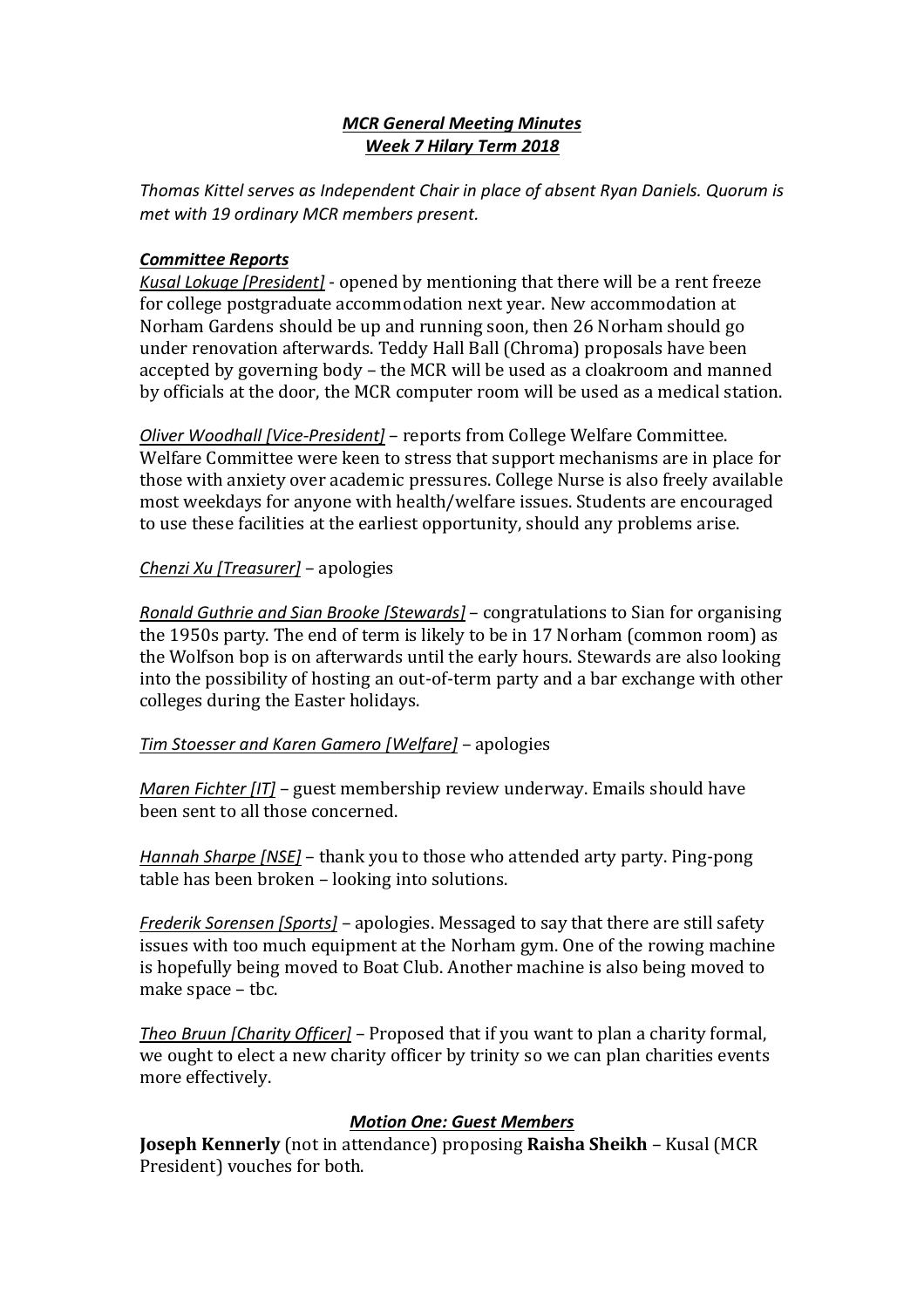## *MCR verdict: Unanimous pass*

(2) **Sarah Andrews** (not in attendance) proposing **Matthew Rodger** – Kusal (MCR President) vouches for both, and Ronald Guthrie (MCR Steward) vouches for Matthew. He is a "nice guy", "Scottish" and "always pays for events he attends with Sarah". No opposing votes.

### *MCR Verdict: Unanimous pass*

(3) **Oliver Woodhall** proposing **Michael Schach** – Michael normally studies in Germany, but has a research position at the Oxford Institute for Energy Studies (OIES) – a friend, who is an alumnus of teddy hall, recommended him to Teddy Hall. Living in Teddy Hall accommodation.

Kusal – "how good are your baking skills?" Michael – "the best in the world!"

#### *MCR Verdict: Unanimous Pass*

#### *Motion Two: Charities for Charity Fund*

### (1)Bone Cancer Research Trust – proposed by **Edward Baker**; seconded by **Oliver Woodhall**

Description: Charity dedicated to funding research into treatments for bone cancer. Charity nominated in the memory of Matt Greenwood, a member of college who tragically passed away after suffering from bone cancer.

Requesting the full amount as Ed has raised money for the charity before.

(2) Chhahari Nepal – proposed by **Marc Rocher**. Spoken for by **Julia Camps** –

Description: "Chhahari Nepal is a small NGO in Kathmandu which aims to improve the situations in the country by providing resources to local people to develop themselves. Among others, they support a public school, a women school and an orphanage. The public teaching system in Nepal is usually unsupervised. Leading that children may finish their education without knowing how to read. Therefore, having an NGO that supervises a public school grants its students with the opportunity to join higher education institutions or to learn more qualified jobs that require basic levels knowledge. Many women in Nepal get married when are still children, thus, never finishing their education. This gap is the target of the women school, which focuses on teaching young women who never finished primary or secondary school education. Nepal has no explicit control of its population, therefore, orphans are very vulnerable since no one looks after them. The orphanages supported by this NGO are continuously inspected and controlled while they ensure that the children attend good schools and progress well in their studies.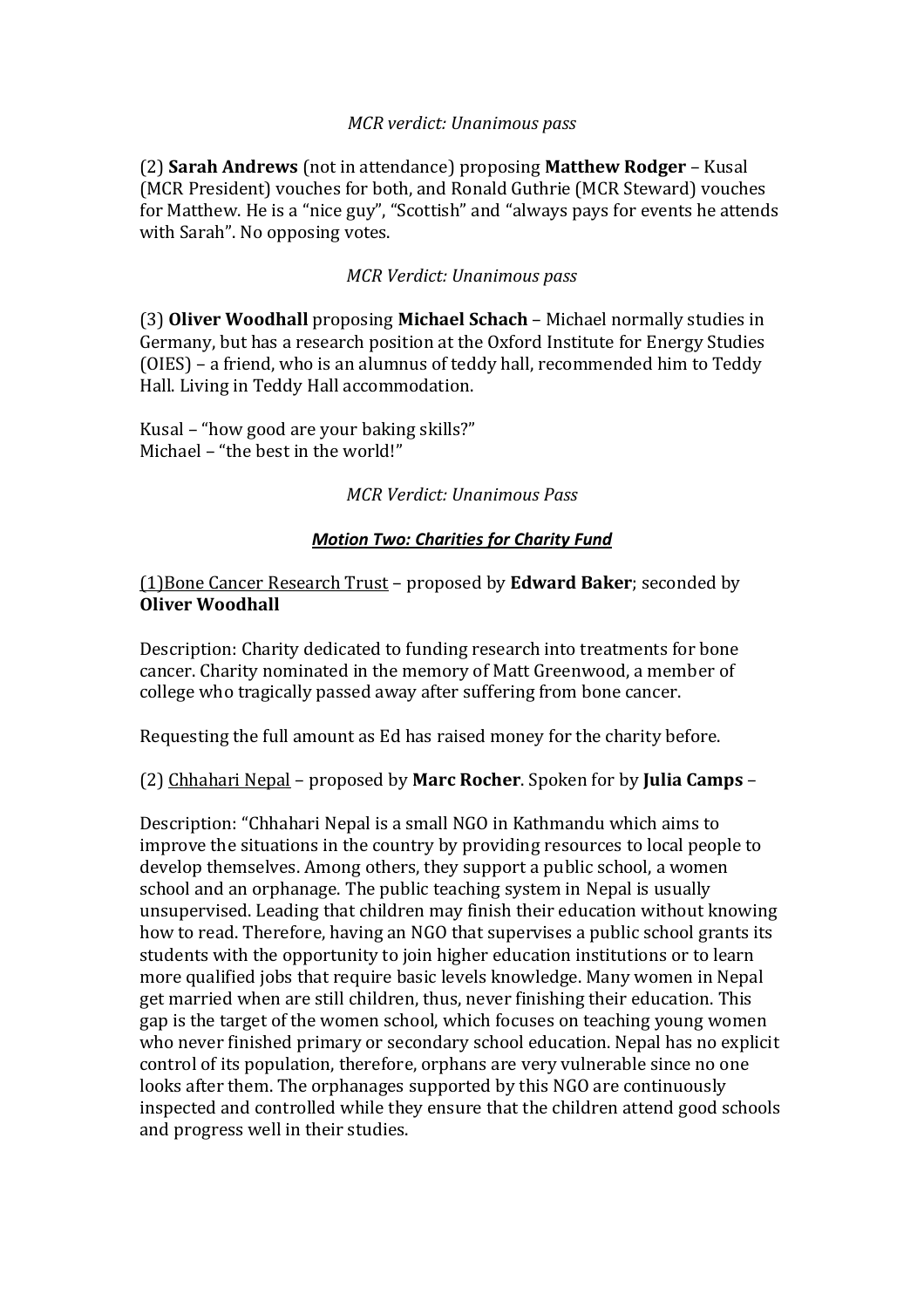I think that Chhahari Nepal should get the money because they will make more use of it due to the currency change, namely, 250 pounds is more than the monthly salary for a teacher in Nepal. Also, having contact with an NGO that really enjoys having volunteers can be a nice approach for the students of the hall to get an exceptional experience."

Julia says that Chhahari Nepal is a small charity which takes care of social problems in a local way. Has been involved with fundraising for the charity and has been in contact with the charity for seven years. Has also travelled to Nepal – can vouch for the good work of the Charity.

Other two charities weren't represented at the GM.

### *Motion Three: Rowing Blades in the MCR*

Proposed by Benjamin Evans.

Description: This Michaelmas the MCR it voted to donate £100 to the painting of a blade to go in the bar, however, when the three blades arrived maintenance determined that there wasn't enough space. They needed a quick decision and suggested putting one up in the JCR and one in the MCR - this seemed fair, given that each common room had agreed to pay for one (unfortunately no one was in either common room to provide a second opinion). There is also already a blade in the MCR.

The blade in the bar is the W1 - as it deserves pride of place and the MCR blade has a former MCR President on it (and the most MCR members). The JCR blade had the second most MCR members on it and also has the current MCR Vice President on it. The JCR decided that they do not want the blade - it is now in the maintenance workshops until a new place is found (this option wasn't given at the time of the blades arriving).

To add some extra decoration to the MCR it is proposed that: the blade already installed above the MCR map is kept in the MCR (it can be moved to a different location within the MCR if the MCR wants it to); the MCR adopts the matching second blade currently in storage on the adjacent wall to the MCR map wall above the sofa and charging points (just above the lights, in line with the cabling).

Discussion: Didn't realise the current blade would be put up so quickly and the other one is still up in the JCR. The JCR has voted to remove their blade from the wall. The 2017 blade looks the same as the 2016 one.

Kusal [President]– more blades would make the MCR a bit clustered. Ben will ask the maintenance team to move the existing blade down and put the 2017 blade above it to see how it looks.

An idea came from Ben that we could also put the 2017 one in place of the existing Hilarians blade. Or we could put the blade up in the NSE common room.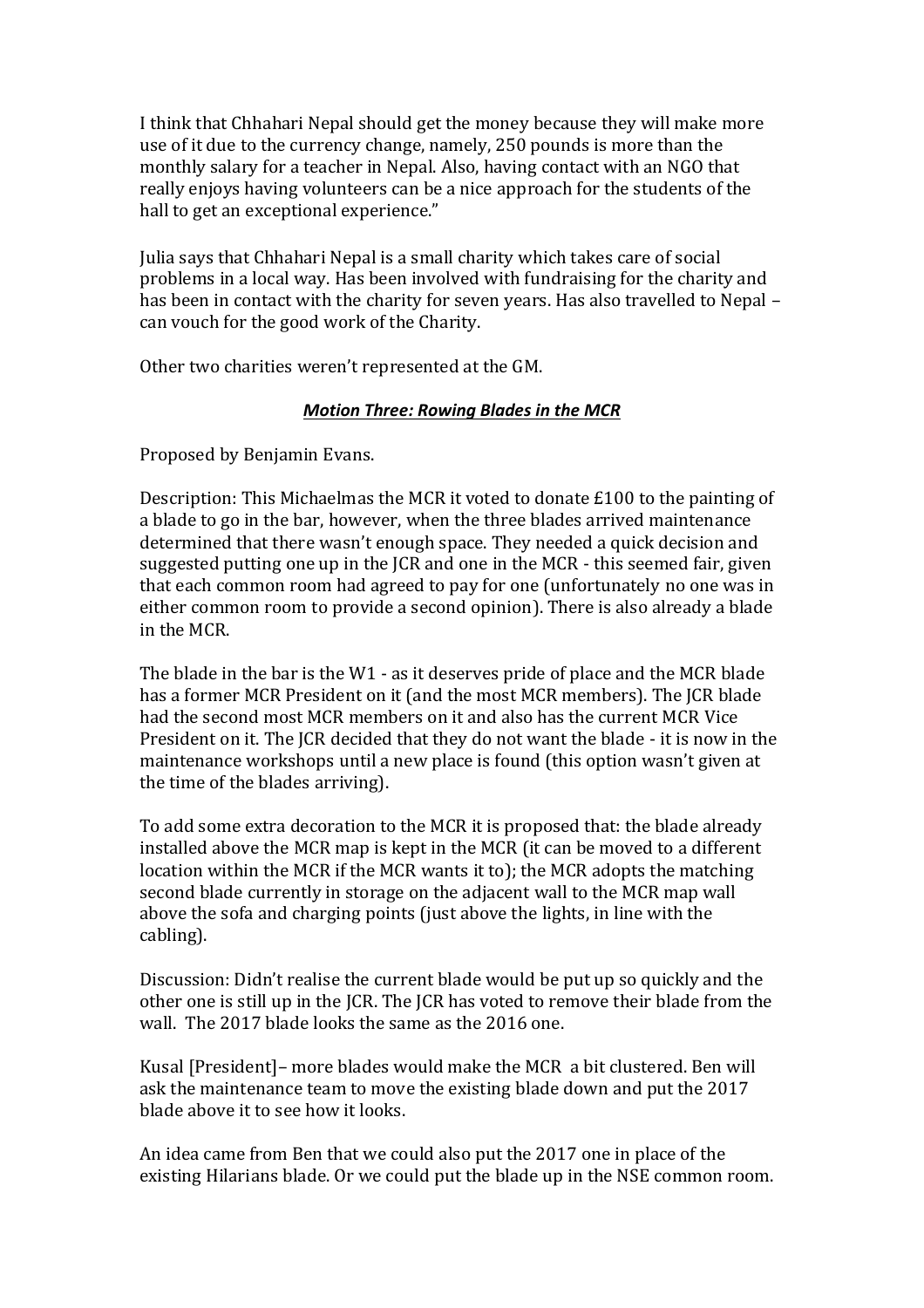The MCR voted for the motion to be carried out in that order. Some concern was raised by Kusal that College would not be happy if we moved the Hilarians blade from the 1960s due to its age. However these concerns were dismissed by some members of the boat club, as older blades are piled up in the Boat Club.

In favour – 19. Against –  $0$  – abstentions – 1

## *MCR Verdict: Motion Pass*

## *Motion Four: Waste from College Meals*

### Proposed by **Reza Khanzadeh**.

Description: Bringing to motion the issue of our caferteria throwing away perfectly good food rather than donating it to a soup kitchen. The MCR believes that partnering with a local homeless shelter and entering into a non-liability contract is a relatively easy and simple process to ensure that (a) we're not irresponsibly wasting food and (b) those less fortunate than us are offered some sot of assistance.

Reza – to add to the motion – have spoken to people in the canteen about why they don't do it – because if people get sick from donated food then it reflects badly on the college. A non-liability contract could solve this.

Benjamin Evans – leftovers aren't donated. College subsidises food – donating food to charity would feed subsidy to charity.

Maren Fichter [IT+Environment] – have been talking to college about this for a year – food waste bins in NSE – review underway of how food waste is managed by college – motion for more veggie meals got prioritized over audit. – audit not happening – updates have not been forthcoming. Not aware of how much waste we produce.

Question from floor - Who is doing the audit? – Answer: College, but staffing issues within college mean the process has been lethargic.

Question from floor: Do any other colleges do anything similar? Answer: No other college does anything similar.

Michael Schach – ways to get around the liability issue exist. Reza – a non-liability contract solves issues like this. Bins and health and safety issues also weigh upon this motion.

Vote: In favour – 19 opposed – 0 abstentions – 0

*MCR Verdict: Unanimous Pass*

#### *Motion Six: Making space in the MCR to accommodate for old MCR photos*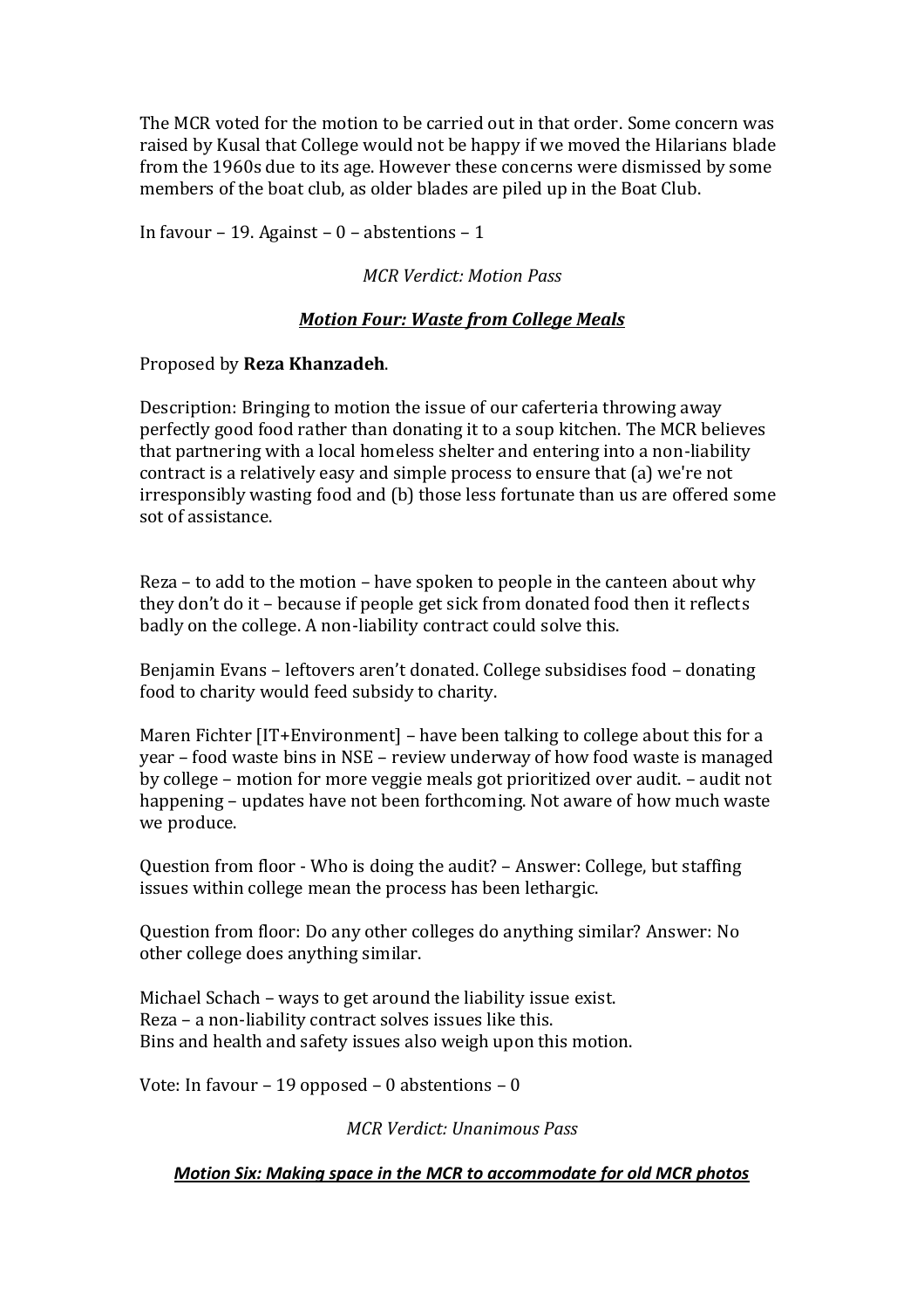## Proposed by: MCR Committee.

Description: Old MCR photos from previous batches were taken down in the summer of 2016 to make way for the tv and utensils racks. The MCR Committee proposes to hang reinstate these photos in the MCR as it makes up a big part of the MCR history and shows how our community has evolved over time. The proposal is to make room for these photos by removing some of the artwork in the MCR. If the motion is passed, the MCR President will take the proposal for GPBC in Trinity term to seek approval from college

Kusal [President] brings an amendment to the motion, as something like this might hinder relationships between the MCR and college. If it passes we'll have a discussion with those previously involved in the artwork and decoration and consult them, before we take it to GCBC.

Sian [Steward]– these artwork aren't associated with college or done by college members

Kusal [President] - they are owned by college from their collection – a rotation system is in place. Photos will go where we can find space.

Question from floor: Why was the TV put up in place? Kusal – a refurbishment committee made decisions Question from floor: Can we get rid of the TV? Sian and Kusal – Nah, would be problematic with college

Proposal from floor: Could do it as a timeline across the MCR wall.

About artwork – replacing it with teddy hall produced art would be a different issue requiring a different motion.

Question from floor: Any space in computer room for paintings? Answer: No – noticeboard – paintings in MCR will go back to college collection.

Vote for those in favour of motion plus amendment (that those who did the previous MCR refurbishment would be consulted)

Vote results: In favour: 16; Against: 1; Abstentions: 2.

*MCR Verdict: Motion Passes*

## *Motion Six: Refunding compulsory charge for College meals*

## Proposed by: **Rebecca Smith**

Description: At the end of the Trinity term, at the start of the "long vacation," our accounts are wiped from funds that have been put in for dining purposes. This cannot be reclaimed, and there is little option to eat at college during the vacation period as the college rents the dining hall out for conferencing. For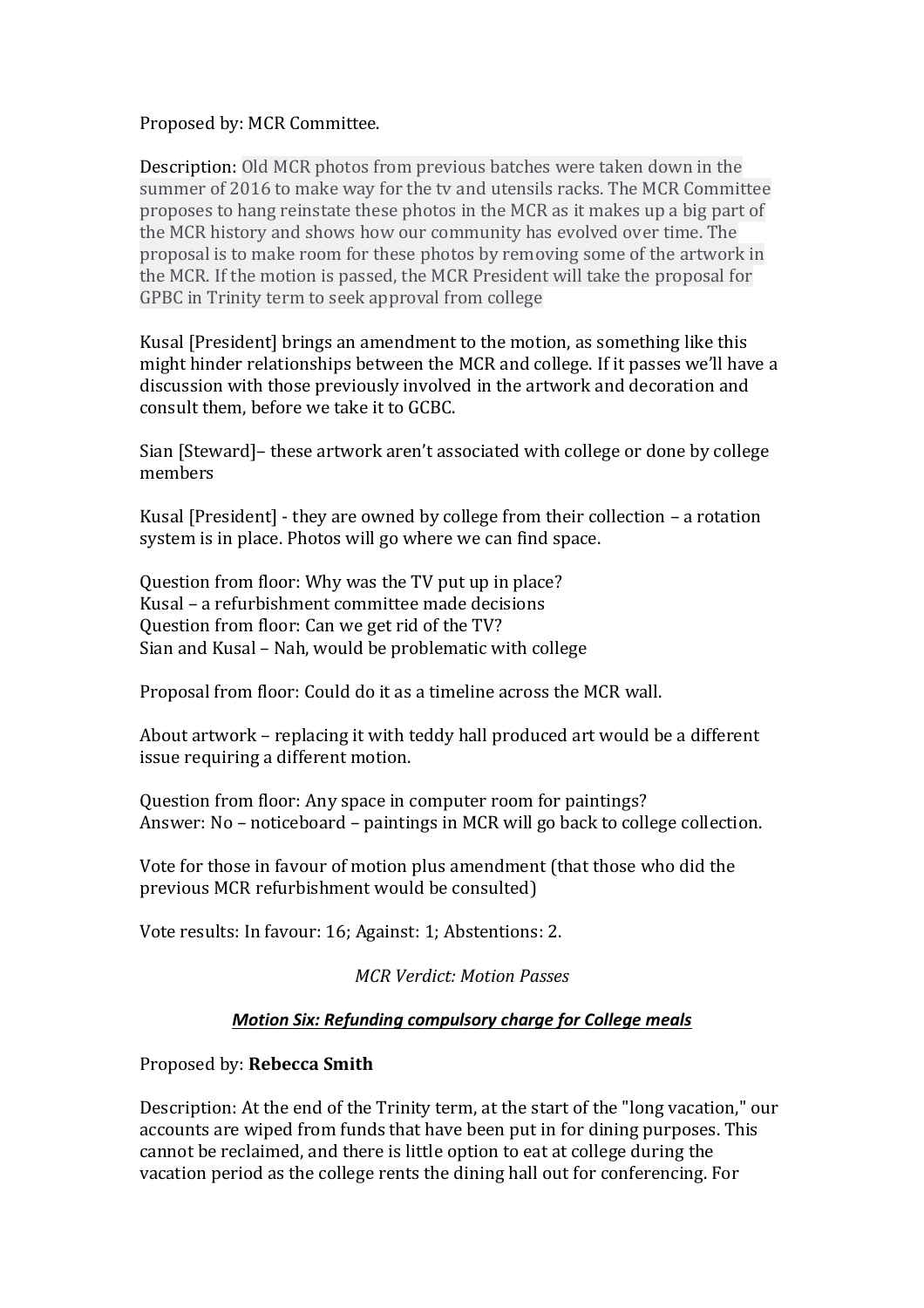many postgraduates, their life does not belong in college and they may not even live centrally in Oxford. As such, it can be difficult to dine at the college on a regular basis, or even 8 times a term. If the opportunity to purchase more expensive formal tickets does not arise, it can be difficult to spend all of this money and it seems unfair that college absorb this for unknown, and for unaccounted reasons.

The MCR believes that if the minimum amount of battels money allocated to the college for dining purposes is not spent by the end of Trinity term (at the start of the long vacation), then this money should be repaid to the student in full, without question, at the end of the academic year - e.g., student living out of college =  $\text{\pounds}42 \times 3$  terms =  $\text{\pounds}126$  potential for return at the end of the academic year if no food purchased).

Discussion: Simon [MCR member]– we've had motion several times – was made clear that it was not possible.

Rebecca: – only on agenda once in last two years – person who was here last time could not speak for it. Doesn't want to subsidise those who eat in college

Kusal – definitely been raised in college before – at a JCR/MCR meeting – JCR has to pre-pay for every meal – colleges reasoning: if college has to function, they need a set level to cater for – in separate circumstances, (dietary, far away postgrads etc.) those who have submitted valid excuses have had their money refunded.

Theo Bruun – not unreasonable to bring this issue up. Same issue at old college – money needed for cashflow reasons – to run an effective kitchen –

Rebecca – highlighted the waste issue.

Discussion from floor: Pre paid meals do not subsidise meals – college budget does this mostly.

Benjamin Evans – lots of traction in college for this (espec with JCR) JCR pushing hard for this – if the MCR could support that could be beneficial.

Discussion from floor: Cash account – dinner account swapovers – college reluctant to dramatically change system. System may not be used in other colleges, but college believe it works well.

Mark Baker– idea: meal swap system between college members could be a reasonable solution.

Kusal – with the epos system that idea is not technologically capable Simon – makes point about alumni contributions to funding meal subsidies. Discussion from floor: Keith's [College Principal] argument goes that compulsory dinners encourage people to come into college.

Motion was amended so that this issue would be taken to college for discussion –